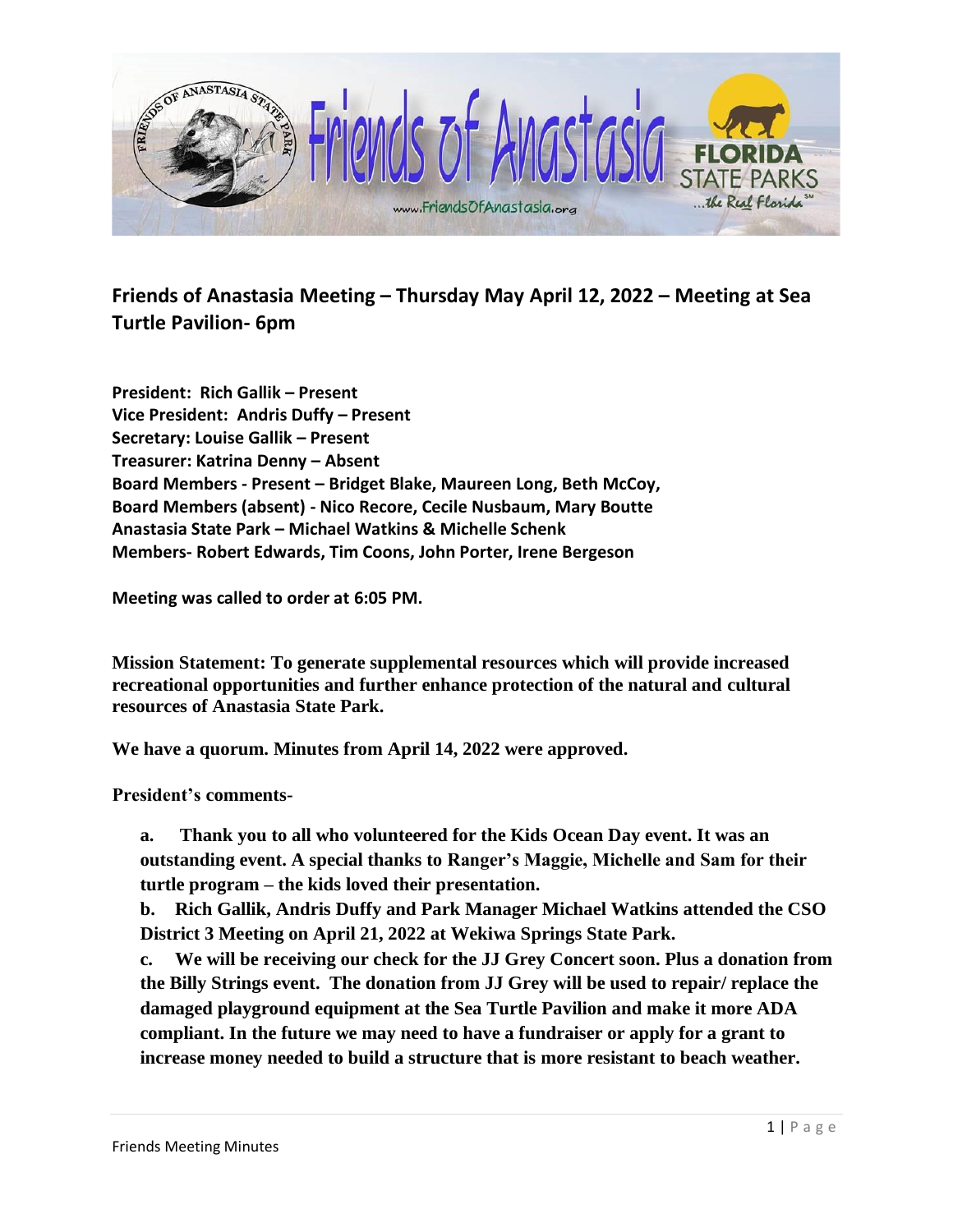**d. A landscape project funded by Friends has been completed. More native greenery to enhance landscape by the Ranger Station and Administration Building. Great planting job by the Rangers.**

**e. Our 2021 Legislative Report has been filed with Tallahassee. This report helps clarify our goals for the Park.**

**Our Park Manager Michael Watkins and our PSS (Park Service Specialists) Michelle Schenck (our Friends' liaison and camp host manager) attended tonight's meeting. Michelle will be formulating an all-inclusive volunteer list for the very busy summer season at the Park. This way we can utilize the many talents of our volunteers. A possible newsletter advertising volunteer opportunities was discussed.**

**Kiosks with interpretational information will be updated. More walks and field events will be scheduled.**

**Michael announced there are openings for Ranger positions at the Park due to promotions and staffing shortages. We will also need volunteer assistance throughout the busy summer season as the Park has seen an incredible surge in attendance. Once the new Volunteer Website announcing volunteer opportunities is complete we urge all Friends to sign up for the jobs available.**

**Financial Report – Katrina sent April financials to the Board. Our total balance this month was \$28,000.00 after expenses for Endless Summer Run shirts and medals plus the revenue from JJ Grey. Thank you to Katrina for all you do.**

**Membership Report – Maureen reports our current Friends Membership is 208. With 36 Life Members, 4 Corporate Members and 168 regular members.** 

**We now have a QR Code to help facilitate membership sign-ups.**

**Endless Summer Run November 19, 2022 – Registration sign-ups for the Run have been opened. We have about 175 runners signed up so far. A Virtual Run is also available.**

**Turtle Nest Program 2022 – the Sea Turtle Program has been reorganized. The program will include more educational and community outreach. We should all be aware of the turtles' nests and how fragile they are. Please do not disturb them. The new website is now operational. It was suggested a Facebook Page should also be created to further educate the public. Also there is a need for Corporate Sponsors.**

**Please remember to sign a volunteer agreement and complete other various paperwork posted online. Logging in your volunteer hours is very important for Tallahassee to know the amount of extra hours required to maintain the Park. Contact PSS Michelle if you need assistance.**